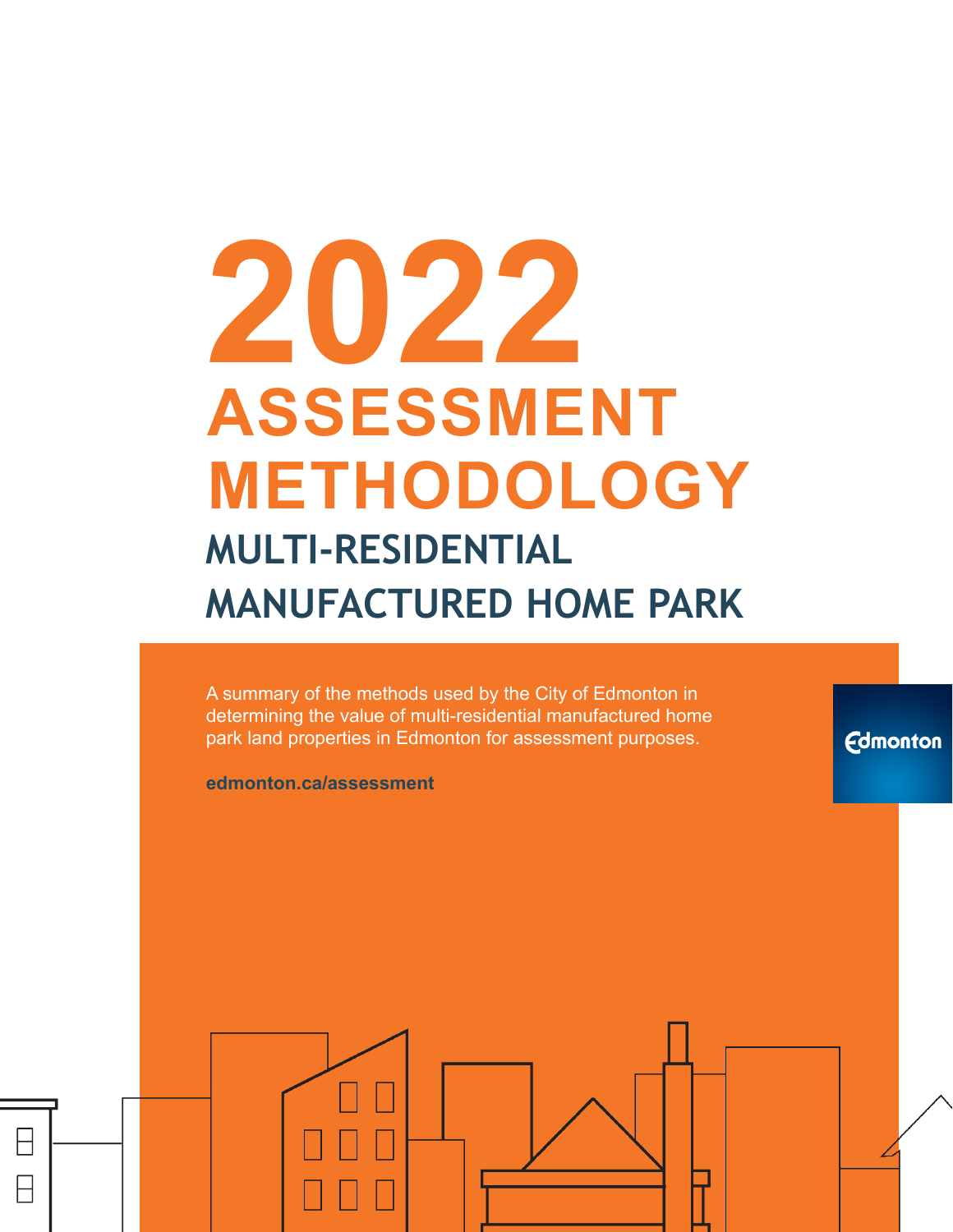# **Table of Contents**

| <b>Scope</b>                                 | $\overline{2}$ |
|----------------------------------------------|----------------|
| <b>Introduction</b>                          | $\overline{2}$ |
| <b>Mass Appraisal</b>                        | 4              |
| <b>Valuation Model</b>                       | 6              |
| <b>Property Groups</b>                       | 7              |
| Sub-Group                                    | $\overline{7}$ |
| <b>Approaches to Value</b>                   | 8              |
| <b>Income Approach Definitions</b>           | 8              |
| <b>Alternative Capitalization Techniques</b> | 10             |
| Debt Coverage Ratio (DCR) Technique          | 10             |
| Zoning                                       | 11             |
| <b>Variables</b>                             | 12             |
| <b>Definitions</b>                           | 13             |
| <b>References</b>                            | 14             |
| <b>Appendix</b>                              | 15             |
| Map                                          | 15             |
| <b>Assessment Detail Report</b>              | 16             |
| <b>Measure Conversion Chart</b>              | 17             |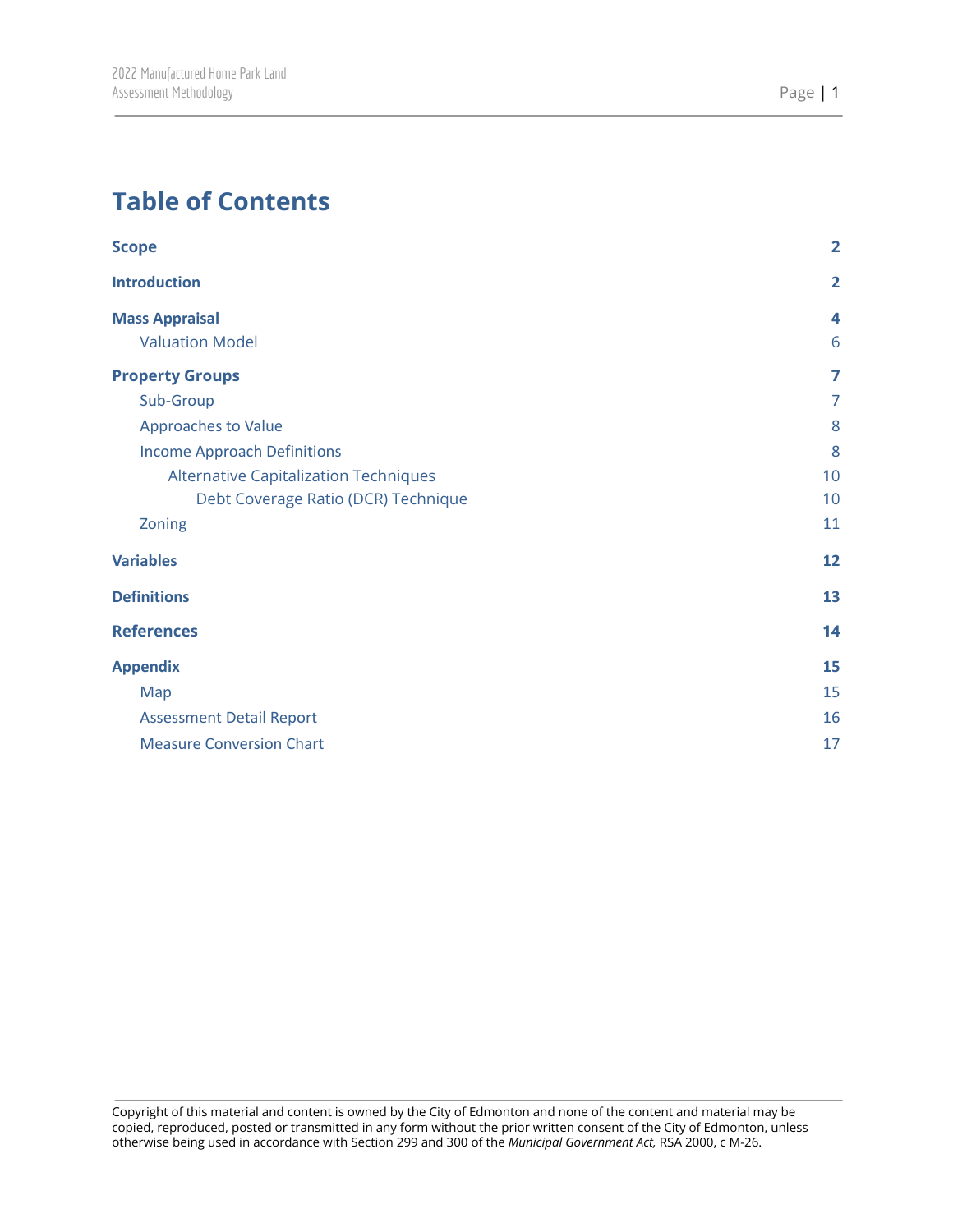# <span id="page-2-0"></span>**Scope**

This guide explains how Manufactured Home Park land properties are valued for assessment purposes. The guide is intended as a tool and complements the assessor's judgment in the valuation process.

# <span id="page-2-1"></span>**Introduction**

Property assessments in the City of Edmonton are prepared in accordance with the requirements of the Municipal Government Act, R.S.A. 2000, c. M-26, (hereinafter "MGA") and the *Matters Relating to Assessment and Taxation Regulation, 2018*, Alta Reg 203/17, (hereinafter "MRAT"). The *MRAT* regulation establishes the valuation standard to be used, defines the procedures to be applied, and proposes objectives for the quality to be achieved in the preparation of assessments. The legislation requires the municipality to prepare assessments that represent market value by application of the mass appraisal process. All assessments are expected to meet quality standards prescribed by the province in the MRAT regulation.

Property assessments represent:

- an estimate of the value;
- of the fee simple estate in the property;
- as the property existed on December 31, 2021;
- reflecting typical market conditions;
- as if the property had been sold on July 1, 2021;
- on the open market;
- from a willing seller to a willing buyer.

The assessment is a prediction of the value that would result when those specific, defined conditions are met.

The legislation requires the City of Edmonton to assess the fee simple estate.

"Fee simple interest [is] absolute ownership unencumbered by any other interest or estate… leased fee interest [is] the ownership interest held by the lessor, which includes the right to the contract rent specified in the lease plus the reversionary right when the lease expires… leasehold interest [is] the interest held by the lessee (the tenant or renter) through a lease conveying the rights of use and occupancy for a stated term under certain conditions." *Appraisal Institute of Canada, The Appraisal of Real Estate Third Canadian Edition, Vancouver, Canada, 2010, page 6.4*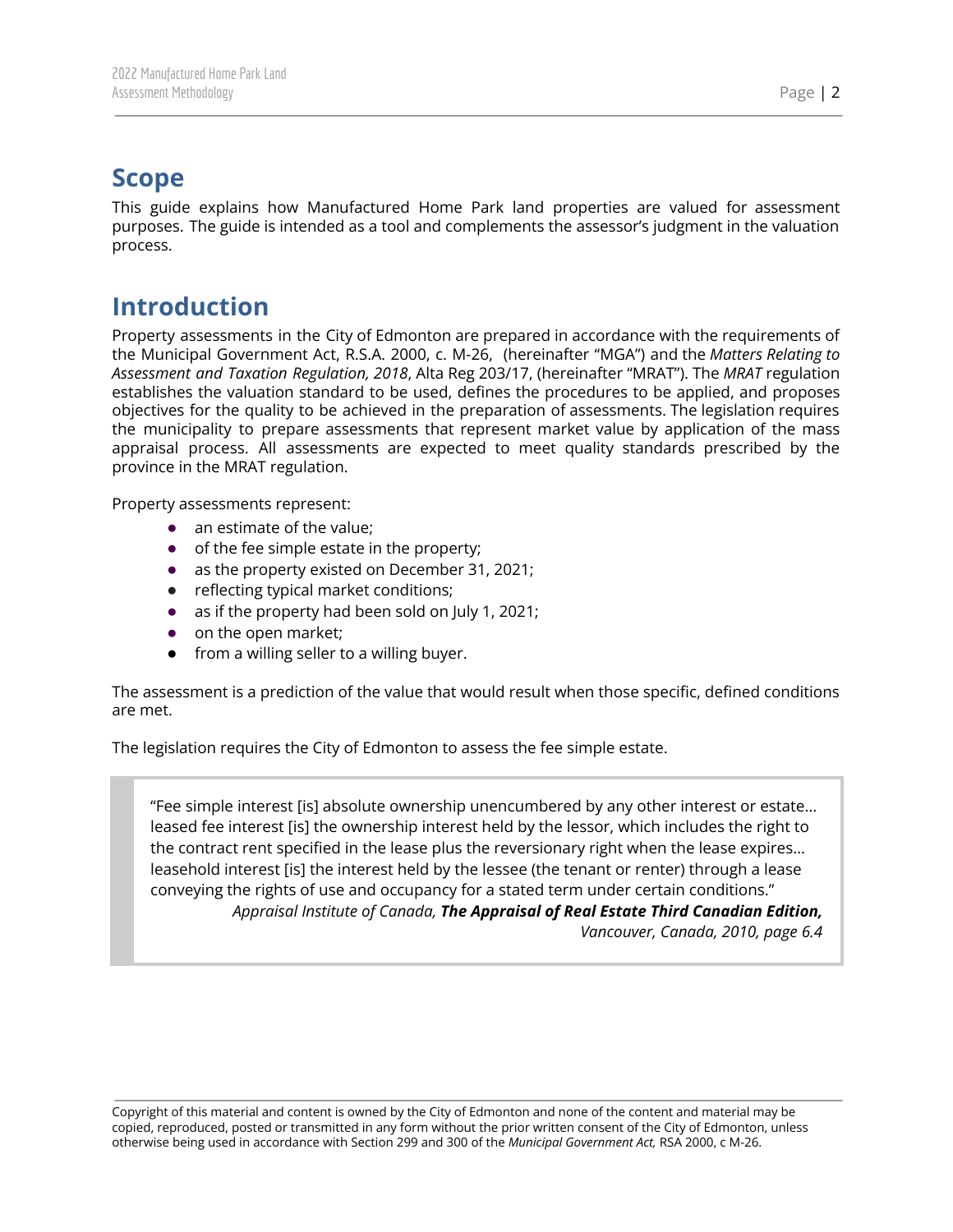Both *market value* and *property* along with additional terms are defined in the *MGA* and *MRAT* :

| s.284(1)(r) " $proper$ y means<br>(i) a parcel of land<br>(ii) an improvement, or<br>(iii) a parcel of land and the improvements to it                                                                                                                                                           |
|--------------------------------------------------------------------------------------------------------------------------------------------------------------------------------------------------------------------------------------------------------------------------------------------------|
| $MGA$ .s.284(1)(r)                                                                                                                                                                                                                                                                               |
| s.1(k) "regulated property" means<br>(i) land in respect of which the valuation standard is agricultural use value,<br>(ii) designated industrial property, or<br>(iii) machinery and equipment                                                                                                  |
| <b>MRAT</b> $s.1(k)$                                                                                                                                                                                                                                                                             |
| s.9(1) the valuation standard for the land and improvements is market value unless<br>subsection (2) applies                                                                                                                                                                                     |
| <b>MRAT</b> $s.9(1)$                                                                                                                                                                                                                                                                             |
| s.1(1)(n) "market value" means the amount that a property, as defined in section 284(1)(r),<br>might be expected to realize if it is sold on the open market by a willing seller to a willing<br>buyer                                                                                           |
| <b>MGA</b> s. $1(1)(n)$                                                                                                                                                                                                                                                                          |
| s.5 An assessment of property based on market value<br>(a) must be prepared using mass appraisal,<br>(b) must be an estimate of the value of the fee simple estate in the property, and<br>(c) must reflect typical market conditions for properties similar to that property<br><b>MRAT</b> s.5 |
| s.289(2) Each assessment must reflect<br>(a) the characteristics and physical condition of the property on December 31 of the<br>year prior to the year in which a tax is imposed                                                                                                                |
| MGA s.289(2)(a)                                                                                                                                                                                                                                                                                  |
| s.6 Any assessment prepared in accordance with the Act must be an estimate of the value of<br>a property on July 1 of the assessment year                                                                                                                                                        |
| <b>MRAT</b> s.6                                                                                                                                                                                                                                                                                  |
| s.1(g) "mass appraisal" means the process of preparing assessments for a group of<br>properties using standard methods and common data and allowing for statistical testing                                                                                                                      |

*MRAT s.1(g)*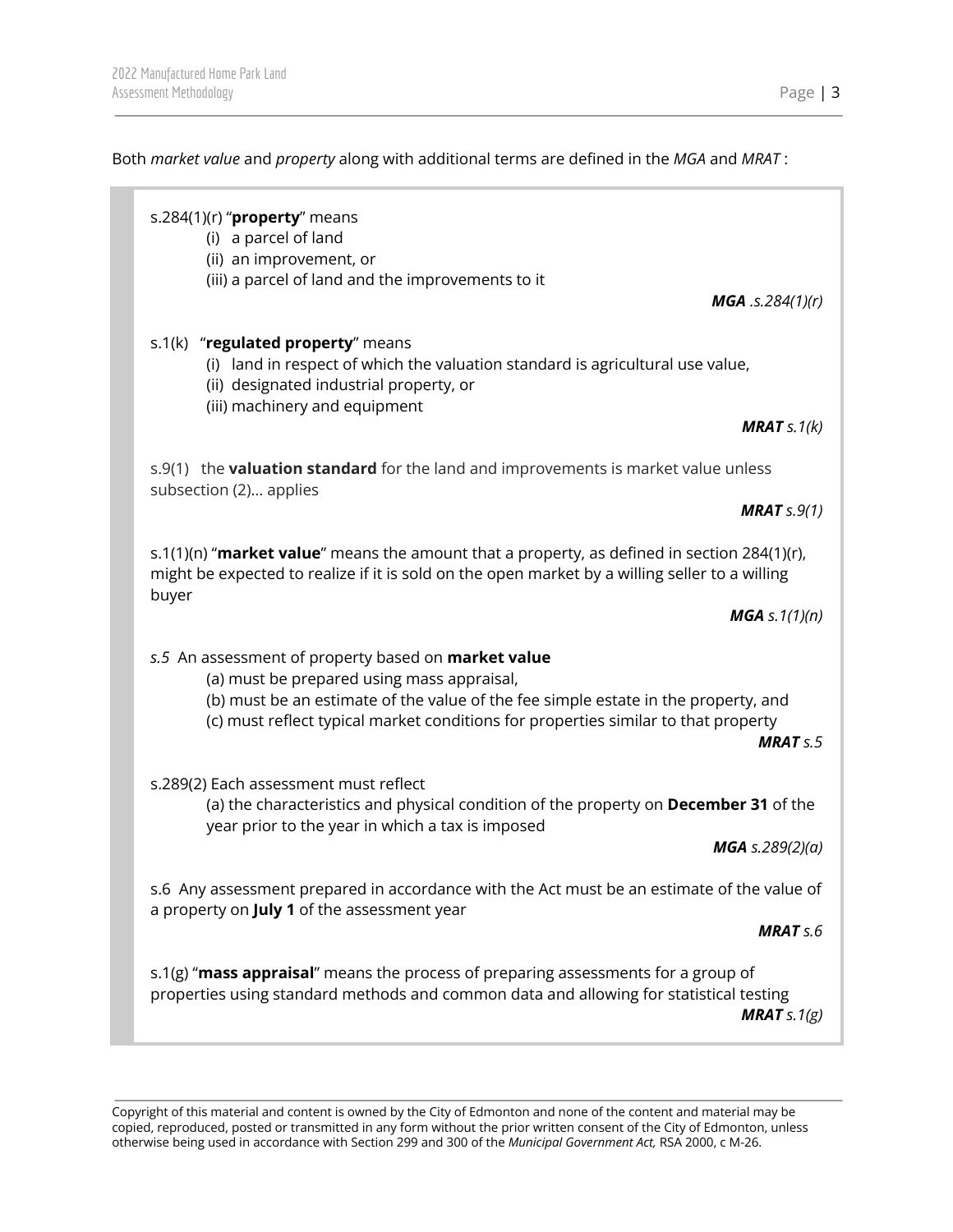# <span id="page-4-0"></span>**Mass Appraisal**

Mass appraisal is the legislated methodology used by the City of Edmonton for valuing individual properties, and involves the following process:

- properties are stratified into groups of comparable property
- common property characteristics are identified for the properties in each group
- a uniform valuation model is created for each property group
- 31(c) **"valuation model"** means the representation of the relationship between property characteristics and their value in the real estate marketplace using a mass appraisal process

*MRAT s.31(c)*

The following two quotations indicate how the International Association of Assessing Officers distinguishes between mass appraisal and single-property appraisal:

"... single-property appraisal is the valuation of a particular property as of a given date: mass appraisal is the valuation of many properties as of a given date, using standard procedures and statistical testing."

"Also, mass appraisal requires standardized procedures across many properties. Thus, valuation models developed for mass appraisal purposes must represent supply and demand patterns for groups of properties rather than a single property."

#### *Property Appraisal and Assessment Administration, pg. 88-89*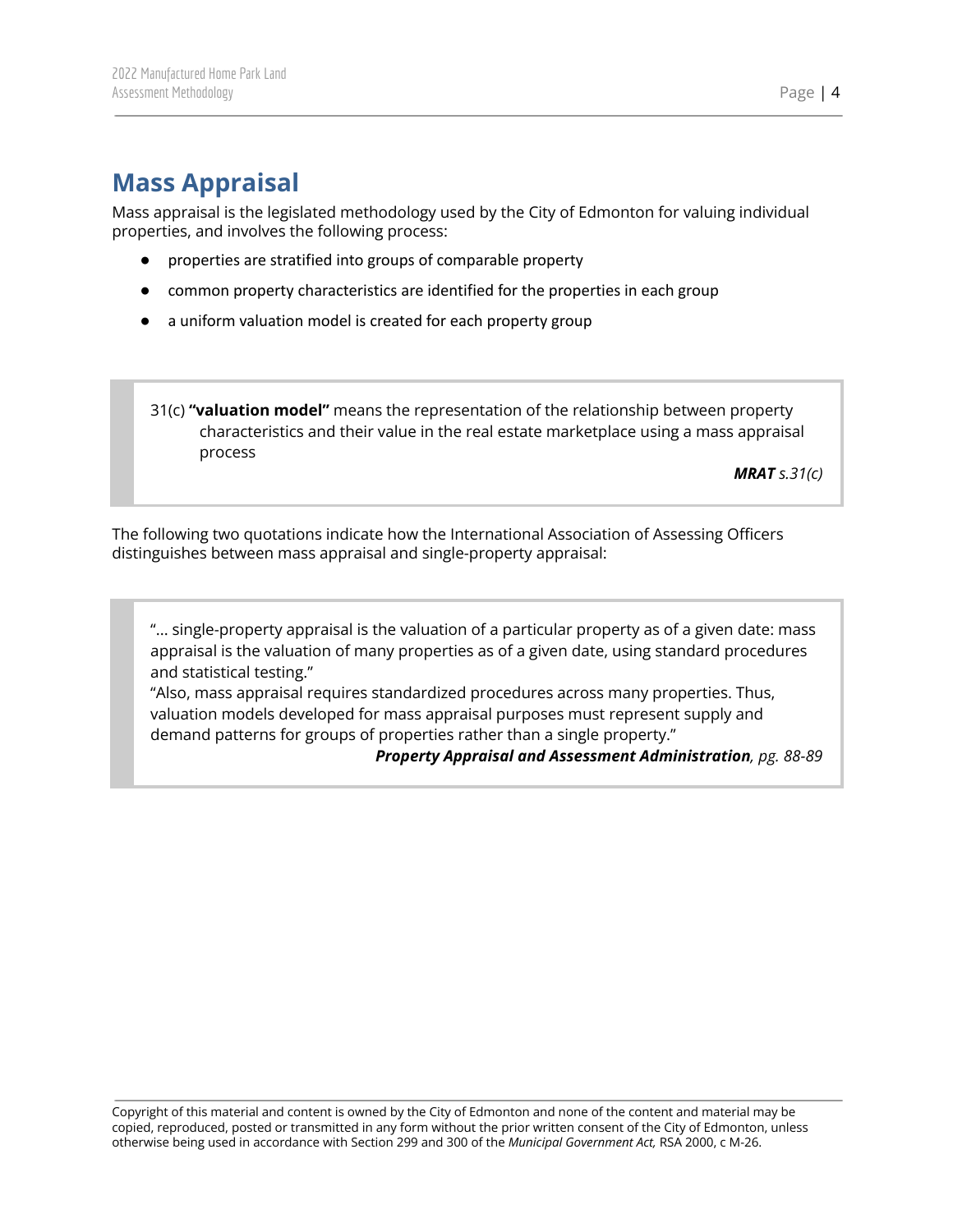For both mass appraisal and single-property appraisal, the process consists of the following stages:

|                                         | <b>Mass Appraisal</b>                                                                                                                                                                                                       | <b>Single Appraisal</b>                                                                                                                                           |
|-----------------------------------------|-----------------------------------------------------------------------------------------------------------------------------------------------------------------------------------------------------------------------------|-------------------------------------------------------------------------------------------------------------------------------------------------------------------|
| <b>Definition and</b><br><b>Purpose</b> | Mass appraisal is used to<br>determine the assessment base<br>for property taxation in<br>accordance with legislative<br>requirements                                                                                       | The client specifies the nature of<br>the value to be estimated,<br>including rights to be valued,<br>effective date of valuation, and<br>any limiting conditions |
| Data<br><b>Collection</b>               | Mass appraisal requires a<br>continuing program to maintain<br>a current database of property<br>characteristics and market<br>information                                                                                  | The extent of data collection is<br>specific to each assignment and<br>depends on the nature of the<br>client's requirements                                      |
| <b>Market</b><br><b>Analysis</b>        | Mass appraisal is predicated on<br>highest and best use                                                                                                                                                                     | Market analysis includes the<br>analysis of highest and best use                                                                                                  |
| <b>Valuation</b><br>Model               | Valuation procedures are<br>predicated on groups of<br>comparable properties                                                                                                                                                | Subject property is the focus of<br>the valuation. The analysis of<br>comparable properties is<br>generally six or less                                           |
| <b>Validation</b>                       | The testing of acceptable<br>The reliability of the value<br>analysis and objective criteria<br>estimate is more subjective.<br>Acceptability can be judged by<br>the depth of research and<br>analysis of comparable sales |                                                                                                                                                                   |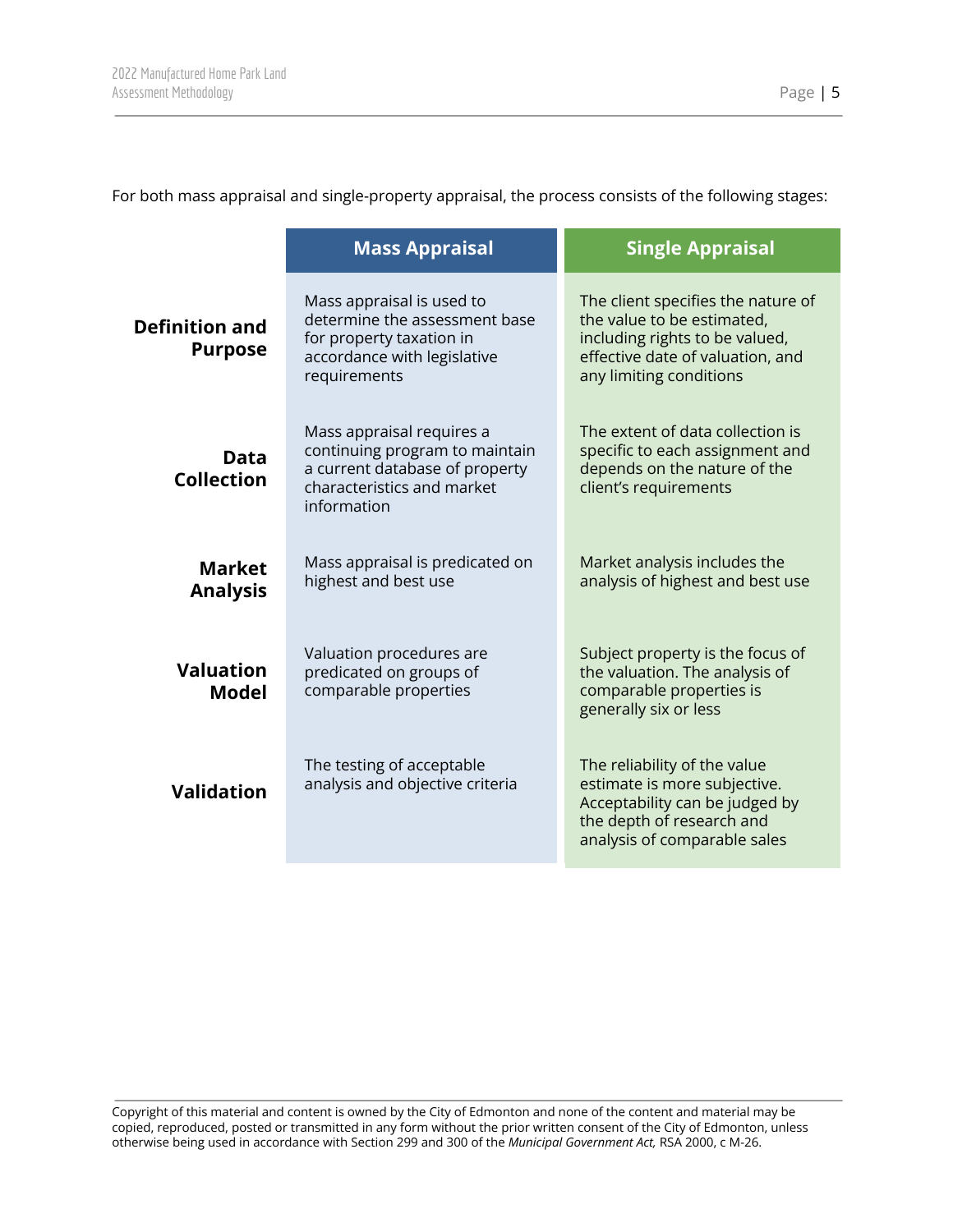## <span id="page-6-0"></span>Valuation Model

A valuation model creates an equation of variables, factors and coefficients that explains the relationship between estimated market value and property characteristics.

| s31  | (a) "coefficient" means a number that represents the quantified relationship of each<br>variable to the assessed value of a property when derived through a mass appraisal<br>process |
|------|---------------------------------------------------------------------------------------------------------------------------------------------------------------------------------------|
|      | (b) "factor" means a property characteristic that contributes to a value of a property;                                                                                               |
|      | (d) "variable" means a quantitative or qualitative representation of a property<br>characteristic used in a valuation model                                                           |
|      | <b>MRAT</b> , s.31 (a), (b) and (d)                                                                                                                                                   |
| s.33 | Information prescribed does not include coefficients                                                                                                                                  |
|      | <b>MRAT</b> , $s.33(3)$                                                                                                                                                               |
|      | المواطنة والمستقر والمستقام والمستنقر والمستقرق والمستقر والمستقر والمستقر والمارون والمارون والمراوي                                                                                 |

| <b>Valuation</b><br><b>Model</b> | • variables are created from property characteristics<br>• analysis of how variables affect market value<br>• factors and coefficients are determined<br>• the resulting valuation models are applied to property<br>characteristics |
|----------------------------------|--------------------------------------------------------------------------------------------------------------------------------------------------------------------------------------------------------------------------------------|
|----------------------------------|--------------------------------------------------------------------------------------------------------------------------------------------------------------------------------------------------------------------------------------|

Depending on the property type, multiple regression analysis or other mass appraisal techniques are used to determine variables, factors and coefficients.

"**Multiple Regression Analysis (MRA)**: a statistical technique used to analyze data to predict market value (dependant variable) from known values of property characteristics (independent variables)"

#### *Property Appraisal and Assessment Administration, pg. 653*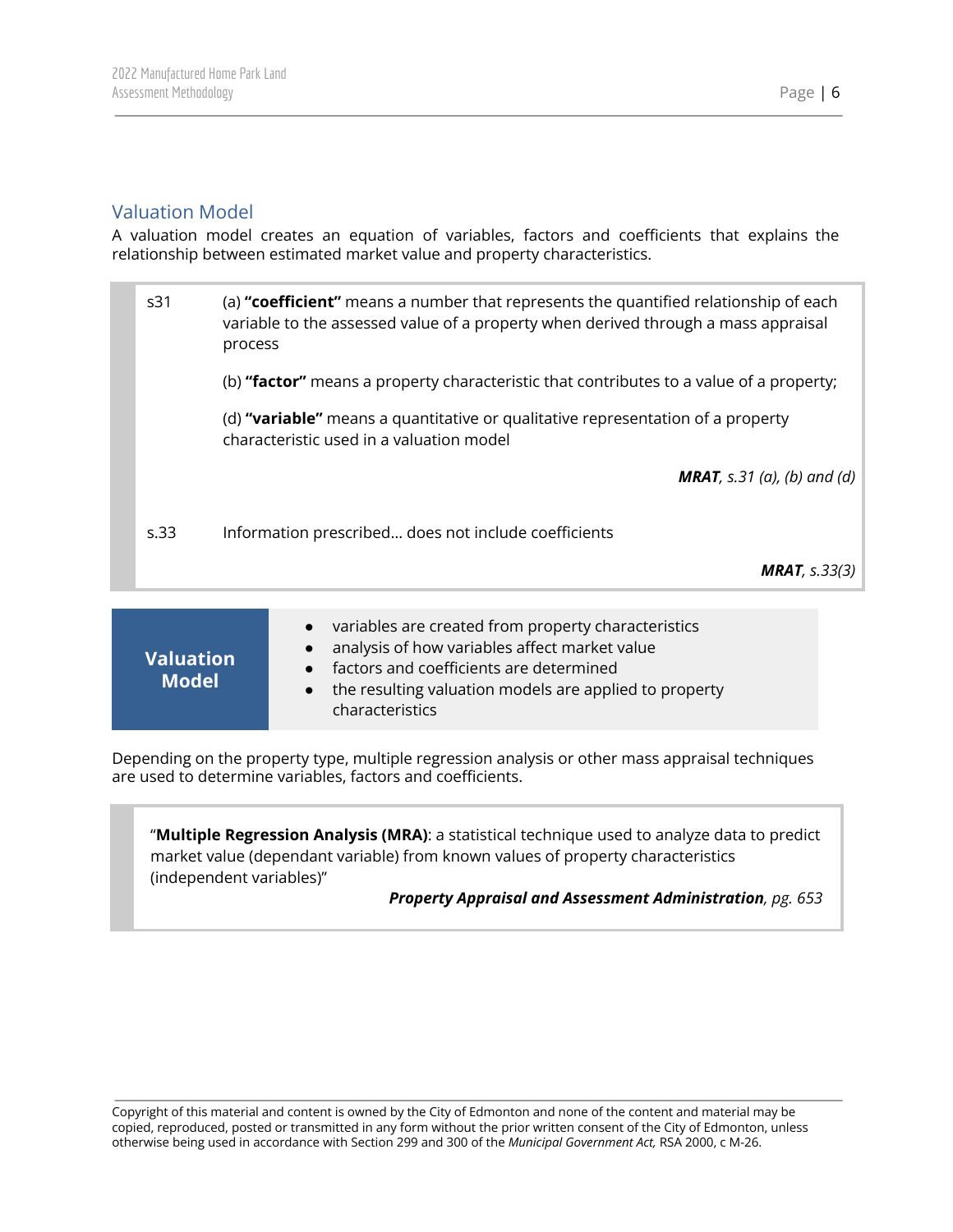# <span id="page-7-0"></span>**Property Groups**

The use of a property determines the property groupings and the valuation model applied.

**use:** the purpose or activities for which a piece of land or its buildings are designed, arranged, developed or intended, or for which it is occupied or maintained..

*Zoning Bylaw No. 12800, 207, s. 6.117*

#### **Multi Residential**

Multi-Residential properties consist of four or more dwelling units, on one parcel of land, each having one or more rooms accommodating sitting, sleeping, sanitary facilities, and, typically, a kitchen. Apartment buildings, fourplexes, and some townhouses are all common forms of multi-residential properties.

## <span id="page-7-1"></span>Sub-Group

Some property groups have sub-groups based on property characteristics. This guide is for the Manufactured Home Parks sub-group.

**Manufactured Home Park** means a parcel of land under one title which has been divided into Mobile Home Lots. (Zoning Bylaw, s.6.1(60)).

For this property group the assessment is determined using the income approach. It is the most appropriate method of valuation for Manufactured Home Park properties in the City of Edmonton.

For information on the valuation and assessment of Manufactured Homes located within the Manufactured Home Park, please refer to the 2022 Residential Improved Properties (1 to 3 units) brief for further information.

#### **Manufactured home**

A manufactured home is a single-family home, designed and constructed to be transported on its own chassis and capable of being moved to a new location. It may be placed on a foundation pad and may be covered by a skirt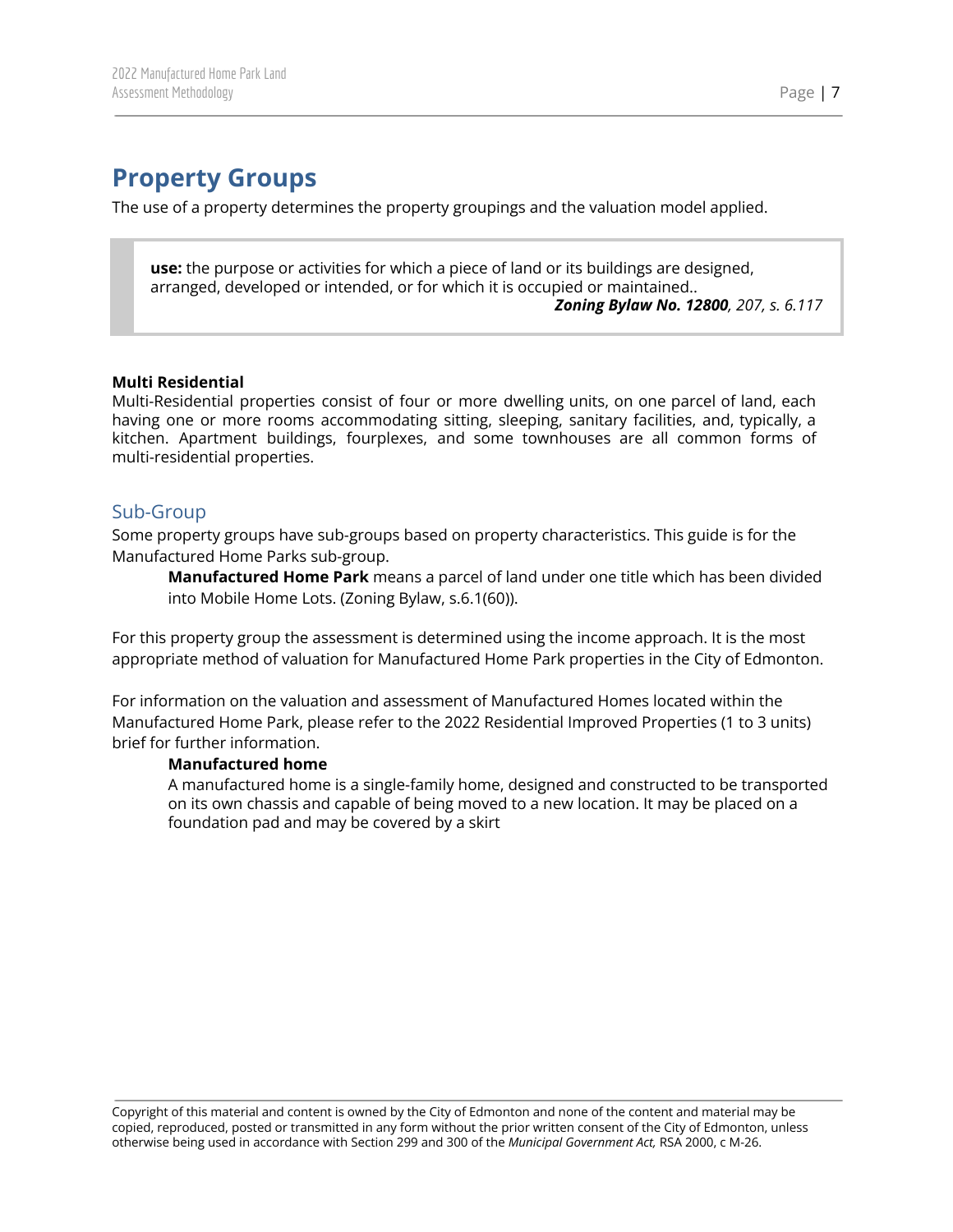## <span id="page-8-0"></span>Approaches to Value

The approaches to determine market value are the direct comparison, income, and cost approaches.

| <b>Direct</b><br><b>Comparison</b><br>Approach | Typical market value (or some other characteristic) is determined by<br>referencing comparable sales and other market data. It is often used<br>when sufficient sales or market data is available. It may also be referred<br>to as the Sales Comparison Approach.                                                 |
|------------------------------------------------|--------------------------------------------------------------------------------------------------------------------------------------------------------------------------------------------------------------------------------------------------------------------------------------------------------------------|
| <b>Income</b><br><b>Approach</b>               | This approach considers the typical actions of renters, buyers and sellers<br>when purchasing income-producing properties. This approach estimates<br>the typical market value of a property by determining the present value<br>of the projected income stream. Often used to value rental or leased<br>property. |
| Cost<br><b>Approach</b>                        | Typical market value is calculated by adding the depreciated replacement<br>cost of the improvements to the estimated value of land. It is often used<br>for properties under construction or when there is limited market data<br>available.                                                                      |

## <span id="page-8-1"></span>Income Approach Definitions

To provide a clear understanding of the terms used in the income approach, the following definitions are supplied.

**Typical Market Rent** is the rent currently prevailing in the market for properties comparable to the subject property (otherwise known as current economic rent). Current economic or market rents are used to form the basis of the valuation as opposed to actual rents, because in many cases actual rents reflect historical revenues derived from leases negotiated before the valuation date. In determining potential gross income, the assessor is not bound by the contractual rent between the landlord and tenant, but must determine rental income on the basis of what is typically paid in the market at the time of valuation.

**Potential Gross Income (PGI)** is the total current market rent for all space types that would be collected if the property were fully occupied at the date of valuation. In estimating PGI, the assessor distinguishes between market rent and contract rent. Market rent is the rate prevailing in the market for comparable properties and is used in calculating market value by the income approach. Contract rent is the actual amount agreed to by landlord and tenant.

Potential gross income for Manufactured Home Parks is derived by multiplying all **Manufactured Home Stalls** on the property by the current market rent for those stalls.



Copyright of this material and content is owned by the City of Edmonton and none of the content and material may be copied, reproduced, posted or transmitted in any form without the prior written consent of the City of Edmonton, unless otherwise being used in accordance with Section 299 and 300 of the *Municipal Government Act,* RSA 2000, c M-26.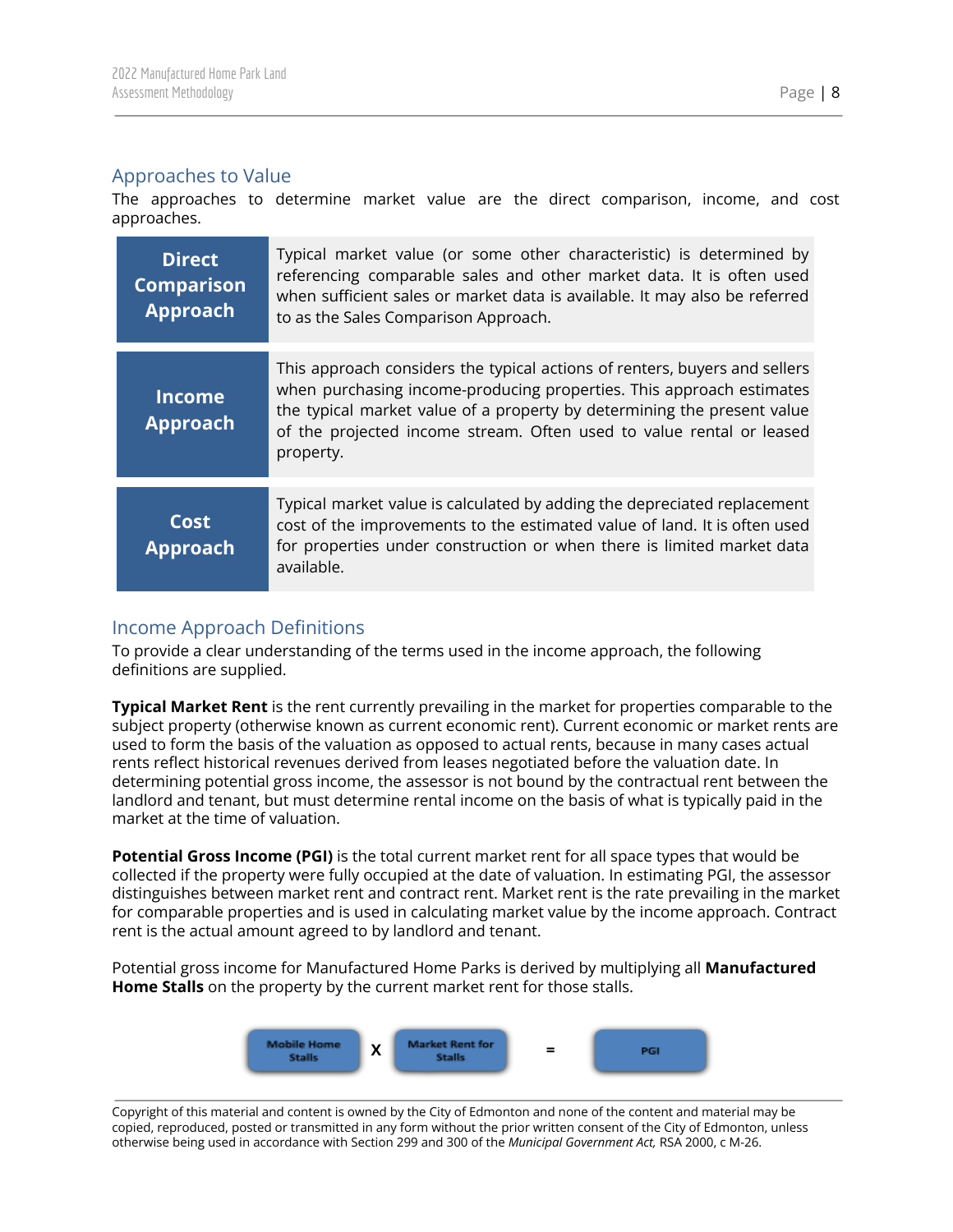**Vacancy & Collection Loss Allowance** is a deduction from the potential gross income for typical vacancy and collection losses, assuming current market conditions and typical management. Vacancy losses are best described as an allowance for vacant space. Collection losses are considered unpaid rents that the landlord is unlikely to recover. These allowances are usually expressed as a percentage of potential gross income. These typical allowances are determined by analyzing reported vacancies and collection losses from the owner's annual financial statements.

**Effective Gross Income (EGI)** is the anticipated income from all operations of real property adjusted for vacancy and collection loss.



**Operating Expenses (OE)** are the periodic expenditures necessary to maintain the real property and continue the production of the effective gross income; these are accounted for by the expenses deducted in the pro forma.

**Net Operating Income (NOI)** is the actual or anticipated (before income tax) net income from the operation of the property after deducting all expenses from the effective gross income but before debt servicing costs. The term is often abbreviated to net income and sometimes stated as net income before recapture.



**Overall Capitalization Rate (Cap Rate)** is the rate reflecting the relationship between the anticipated net operating income from a single year and the total price or value of the property. The cap rate converts net operating income into an indication of property value. The cap rate, in its basic formula, is found by dividing net operating income by the sale price.

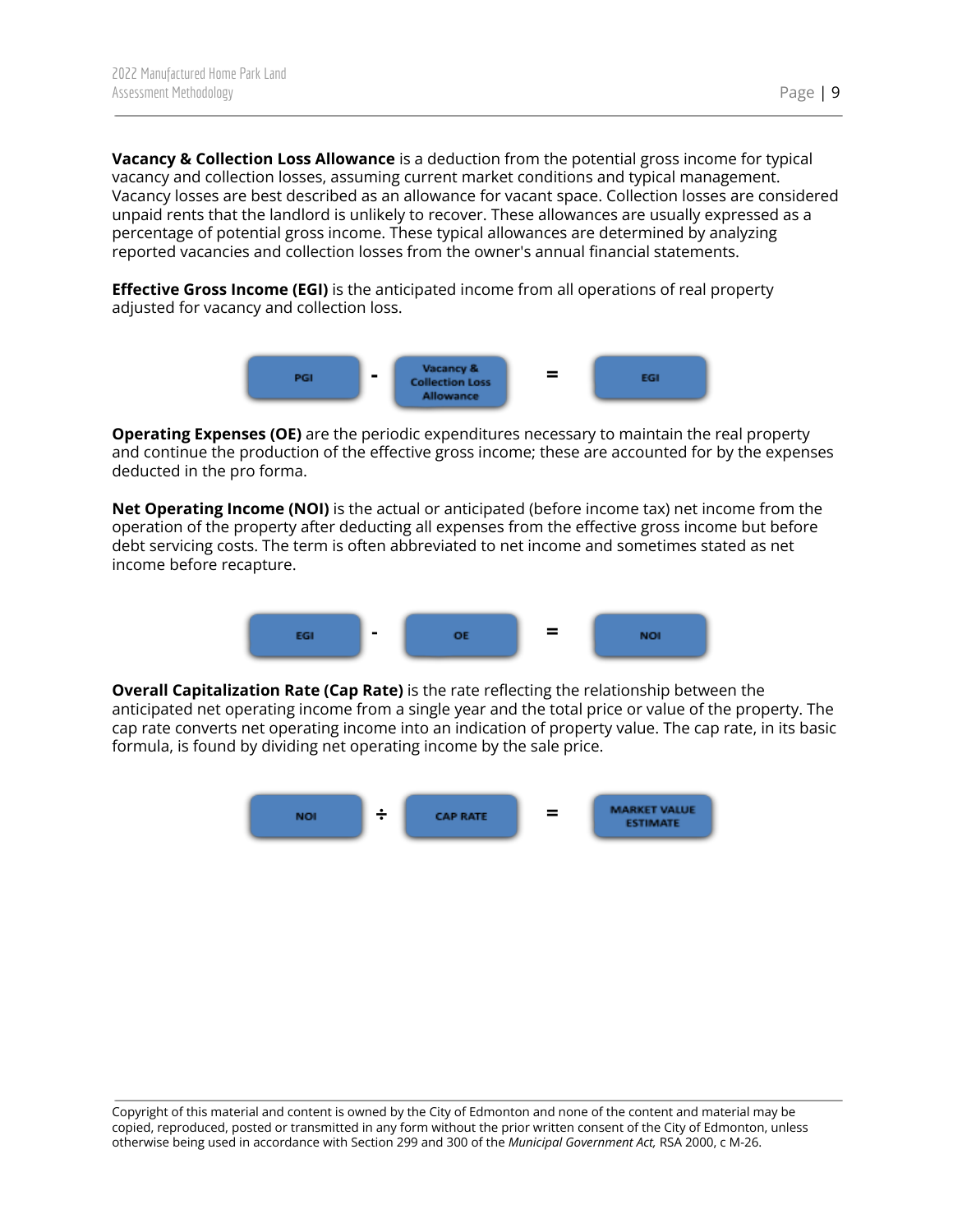<span id="page-10-0"></span>When sufficient sales data is not available to derive a capitalization rate directly from the market, as is the case for Manufactured Home Park Land; the 'Debt Coverage Ratio Approach' can be used. This approach derives a capitalization rate by analyzing various factors, including mortgage rates, typical mortgage terms, the typical loan-to-value ratio, and expected returns on investment.

**"Appraisal of Mobile Home Parks**... The appraiser should study the various methods of capitalization to arrive at the most appropriate method and the most suitable capitalization rate. The rate may depend on financing, including mortgage interest rate, term, and ratio of loan to value."

*Encyclopedia of Real Estate Appraising*

## <span id="page-10-1"></span>**Debt Coverage Ratio (DCR) Technique**

The City has used the DCR technique for analyzing Manufactured Home Park Land. This technique, assuming typical mortgage terms, derives a capitalization rate by analyzing various factors, including mortgage rates [R<sub>M</sub>], the typical loan-to-value ratio [M], and expected returns on investment [DCR].

As per IAAO:

- $\bullet$  R<sub>M</sub> the percentage of the original loan [principal and interest] that is required to be paid annually;
- M relationship between loan amount and value of the property;
- DCR relationship between NOI and total annual debt service;
- $\bullet$  R<sub>o</sub> overall capitalization rate.

The method of determining an overall capitalization rate to apply is summarized in "The Appraisal of Real Estate, 2<sup>nd</sup> Canadian Edition" textbook on page 22.8:

*"To estimate an overall rate, the debt coverage ratio can be multiplied by the mortgage capitalization rate and the loan-to-value ratio….The formula is:*

 $Ro = DCR * R_M * M$ 

*With this method, lenders can use market data to check on the reasonableness of capitalization rates derived from comparables and internal valuation guidelines."*

With this method, market data can be used as a check on the reasonableness of capitalization rates applied.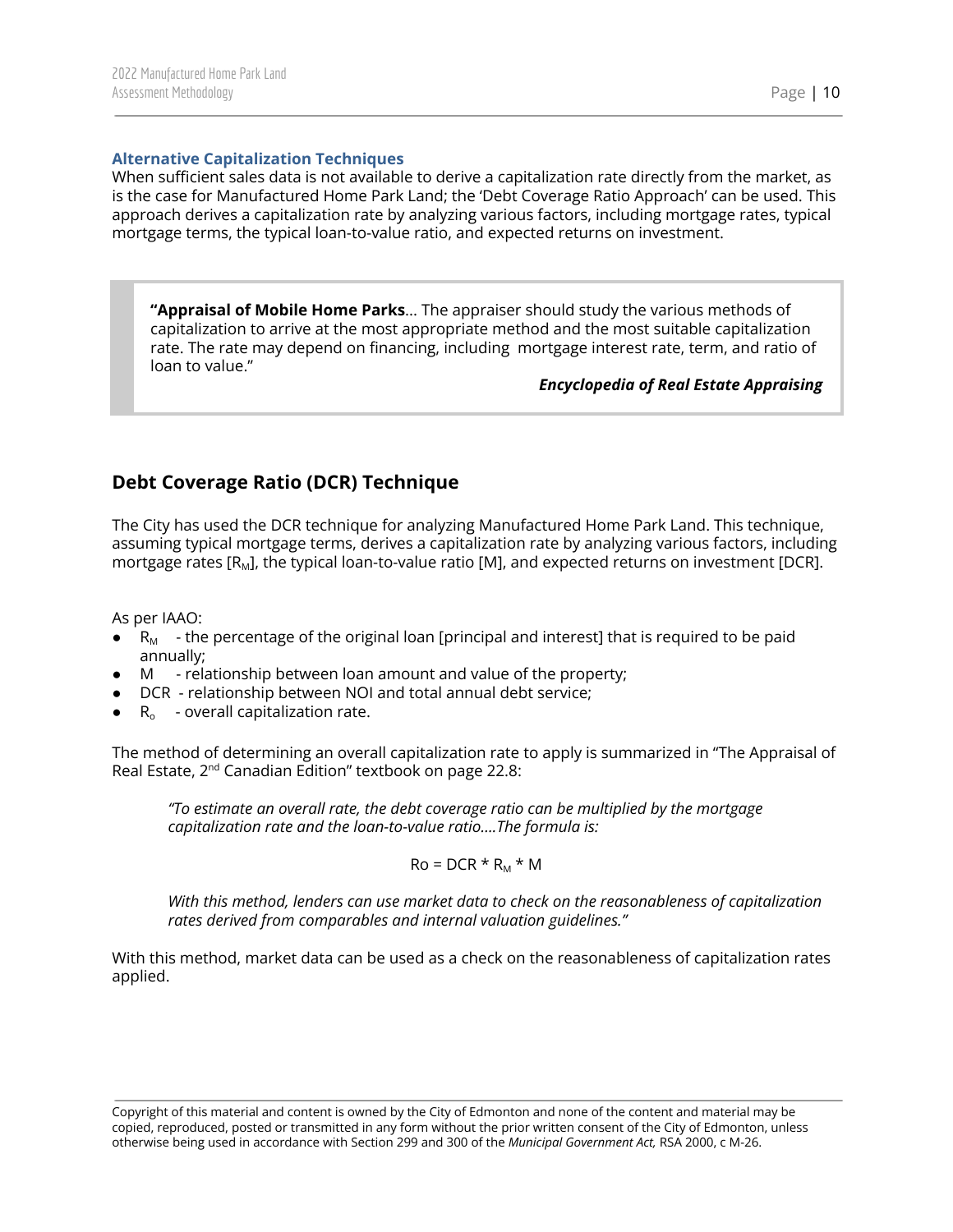## <span id="page-11-0"></span>Zoning

The rules and regulations for land development within Edmonton are contained in the Zoning Bylaw, No. 12800.

s.6.123 **zone:** a specific group of listed Uses and Development Regulations which regulate the Use and Development of land within specific geographic areas of the City...

*Zoning Bylaw No. 12800, 2017, s. 6.123*

Residential land use zones vary in part due to density.

s.6.24 **density:** when used in reference to Residential and Residential-Related development, the number of Dwellings on a Site expressed as Dwelling per hectare. *Zoning Bylaw No. 12800, 2017, s. 6.24*

A multi residential zone summary is in the appendix.

Not all properties conform to the zoning use set out in the Zoning Bylaw. In these cases, an effective zoning is applied to reflect the current use of the property. The effective zoning may differ from the actual zoning when the current use differs from the Zoning Bylaw (e.g., a legal nonconforming use).

643(1) If a development permit has been issued on or before the day on which a land use bylaw or a land use amendment bylaw comes into force in a municipality and the bylaw would make the development in respect of which the permit was issued a nonconforming use or nonconforming building, the development permit continues in effect in spite of the coming into force of the bylaw.

*MGA, s.643(1)*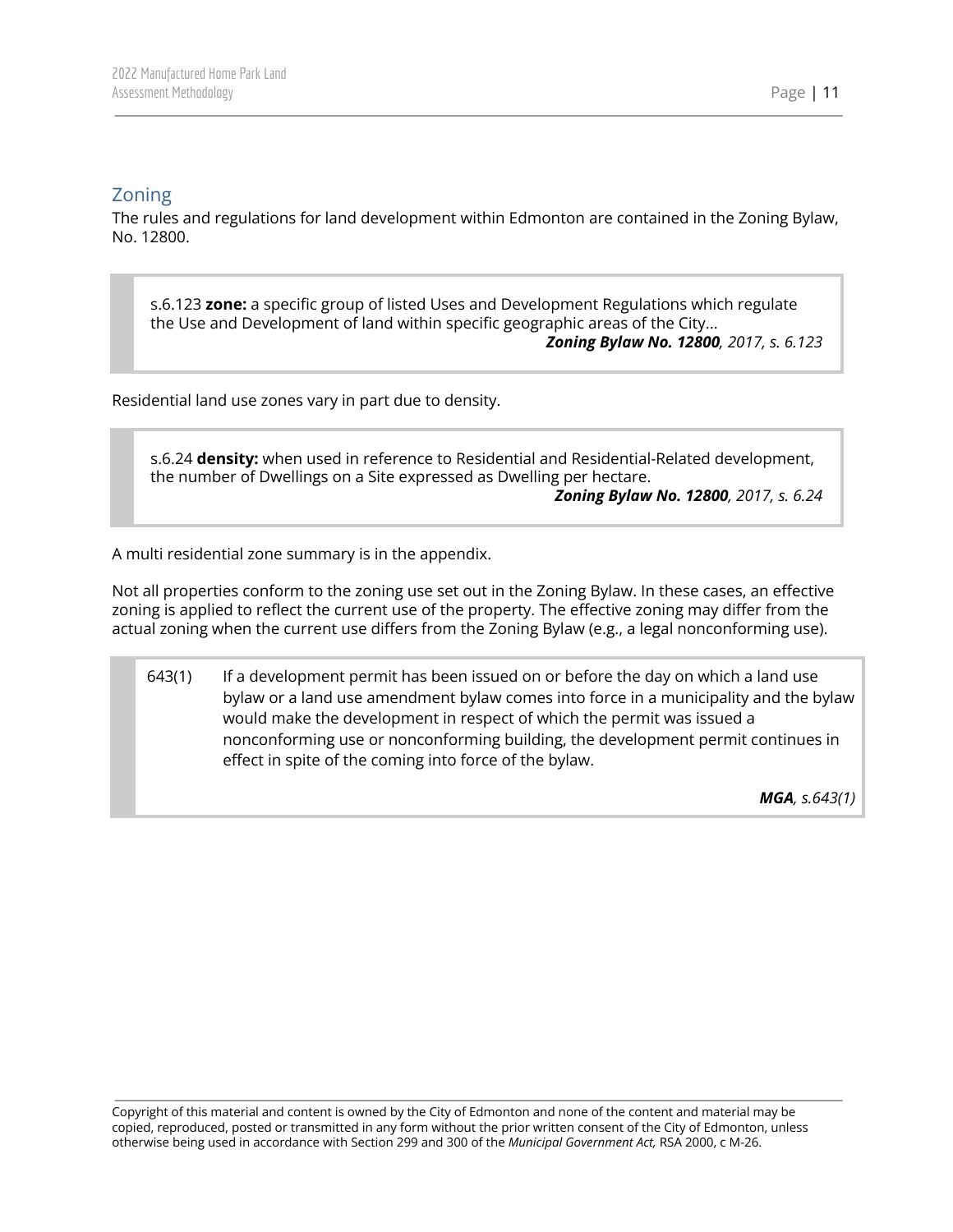# <span id="page-12-0"></span>**Variables**

Below is the list of variables that affect the assessment value for 2022.

| Manufactured Home | Potential    | Capitalization | Class | Commercial |
|-------------------|--------------|----------------|-------|------------|
| Stalls            | Gross Income | Ratel          |       | Component  |

**Manufactured Home Stalls:** This is the total number of stalls that are available for rent in the Manufactured Home Park.

**Potential Gross Income:** This is the total assessed market rent for the manufactured home park. It is calculated by multiplying the monthly rental rate per stall (as shown below) by the number of manufactured home stalls. This result is multiplied by 12 to estimate the yearly market rent.

**Class**: This determines the market rent applied to stalls in the manufactured home park as well as the cap rate applied to the estimate of net operating income. There are three basic classes for manufactured home land in Edmonton; A, B, and C. In addition to providing a basic stall and services for each manufactured home, different classes will offer different benefits to the residents.

- **A Class** manufactured home parks offer some on site (or immediately adjacent) features to the tenants such as community centers, restaurants, car washes, realty offices, skating rinks, convenience stores, pet grooming salons, etc.
- **B Class** manufactured home parks do not have on-site amenities, but still offer a place to situate a mobile or manufactured home in a neighborhood very similar to the average single family house and are still reasonably close to nearby schools and shopping.
- **C Class** manufactured home parks are similar to B class, except they are located in less desirable areas such as industrial parks and are further from schools and shopping.

| <b>Class</b>   | <b>Rent/Stall Cap Rate</b> |     |       |
|----------------|----------------------------|-----|-------|
| Class A        | \$                         | 700 | 7.50% |
| <b>Class B</b> | \$                         | 670 | 7.50% |
| Class C        |                            | 620 | 8.00% |

The rates applied to these classes are summarized as follows:

\*Vacancy & Collection Loss is stabilized at 4.5% and expenses at 40% for all manufactured home park land in Edmonton.

**Commercial Component:** The commercial component, such as a retail convenience store, is valued on the Income Approach to Value. This component is valued separately and added to the manufactured home land value, using the same vacancy and capitalization rate for the property as a whole. If there are any gas stations or car wash buildings located in the mobile home park, these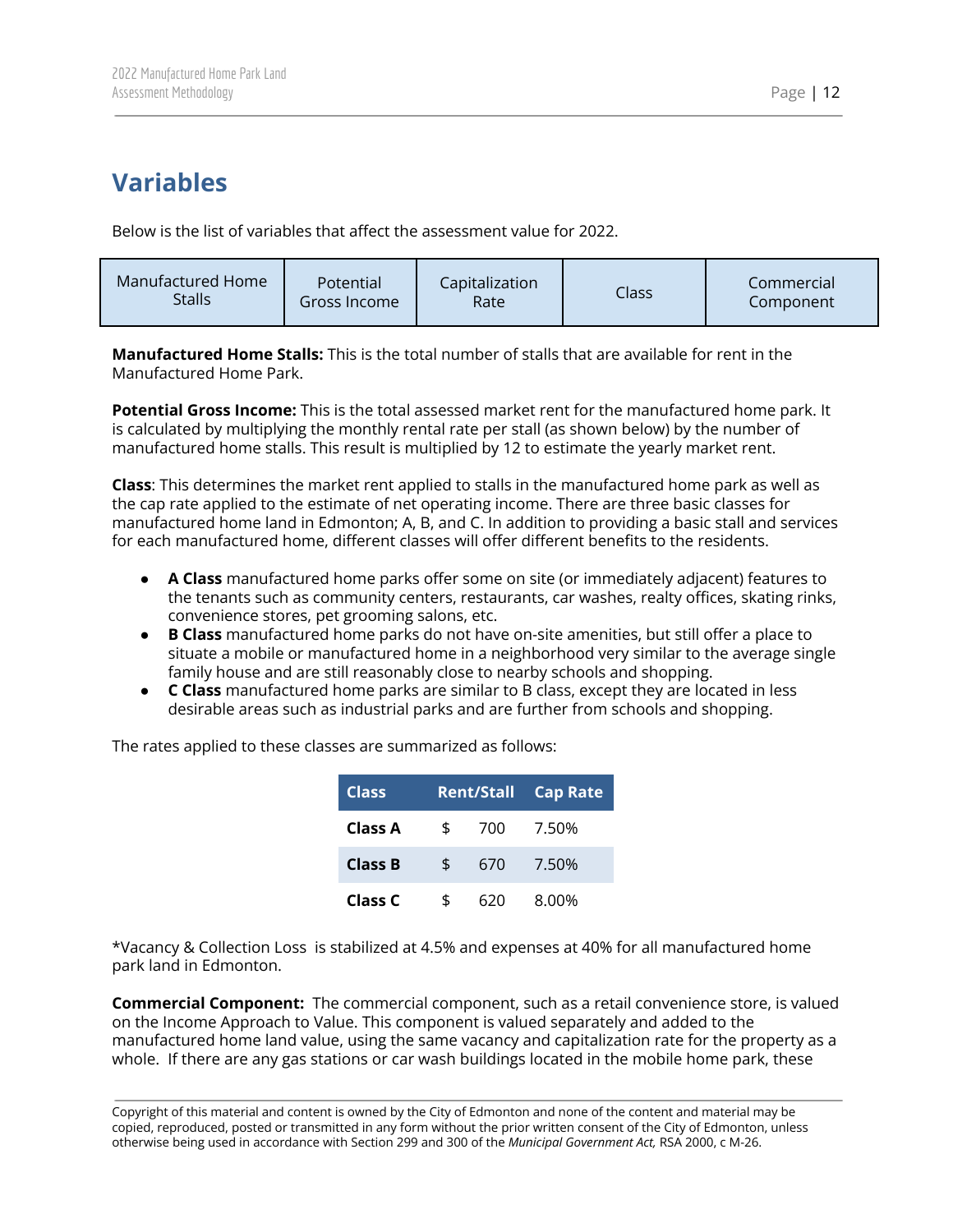may be valued on the cost approach and added to the manufactured home land value. The assessment detail reports will identify if a commercial component is being added and will also identify what approach was utilized.

# <span id="page-13-0"></span>**Definitions**

284 (1) (n) "**manufactured home community** means a parcel of land that (i) is designated in the land use bylaw of a municipality as a manufactured home community, and (ii) includes at least 3 designated manufactured home sites that are rented or available for rent.

*MGA, s.284 (1) (n)*

**Manufactured Home:** For purposes of this methodology guide, the term Manufactured Home includes "manufactured homes" and "mobile homes", as defined in ss. 284(1)(m) and (n.1) of the *Municipal Government Act.*

**Amenities:** some manufactured home parks offer on site features to the tenants such as community centers, restaurants, car washes, realty offices, skating rinks, convenience stores, pet grooming salons, etc. These amenities may be valued independently based upon the nature of the amenity.

For more information on other approaches used, please refer to the City of Edmonton's Non-Residential Properties Methodology Guides found on the City website, [www.edmonton.ca](http://www.edmonton.ca), under "Home & Neighbourhood > Assessment of Properties > Reference Materials.

**Foreclosure:** Foreclosure is a legal process by which a lien on a property is enforced. Foreclosure results in the mortgagee becoming titleholder to, or forcing the sale of, the mortgaged property when the mortgagor defaults on the mortgage and does not redeem it.

**Judicial Sale:** (1) A sale made at the direction of a court, by an officer duly appointed and commissioned to sell, as distinguished from a sale by an owner in virtue of his right of property. (2) A court action that enforces a judgment lien by selling property to pay a debt.

**Standardize:** To adjust, for appraisal purposes, reported data such as income and expenses, to remove the effects of non-real-estate factors, such as abnormally good or bad management. Another common term for this adjustment process is normalization.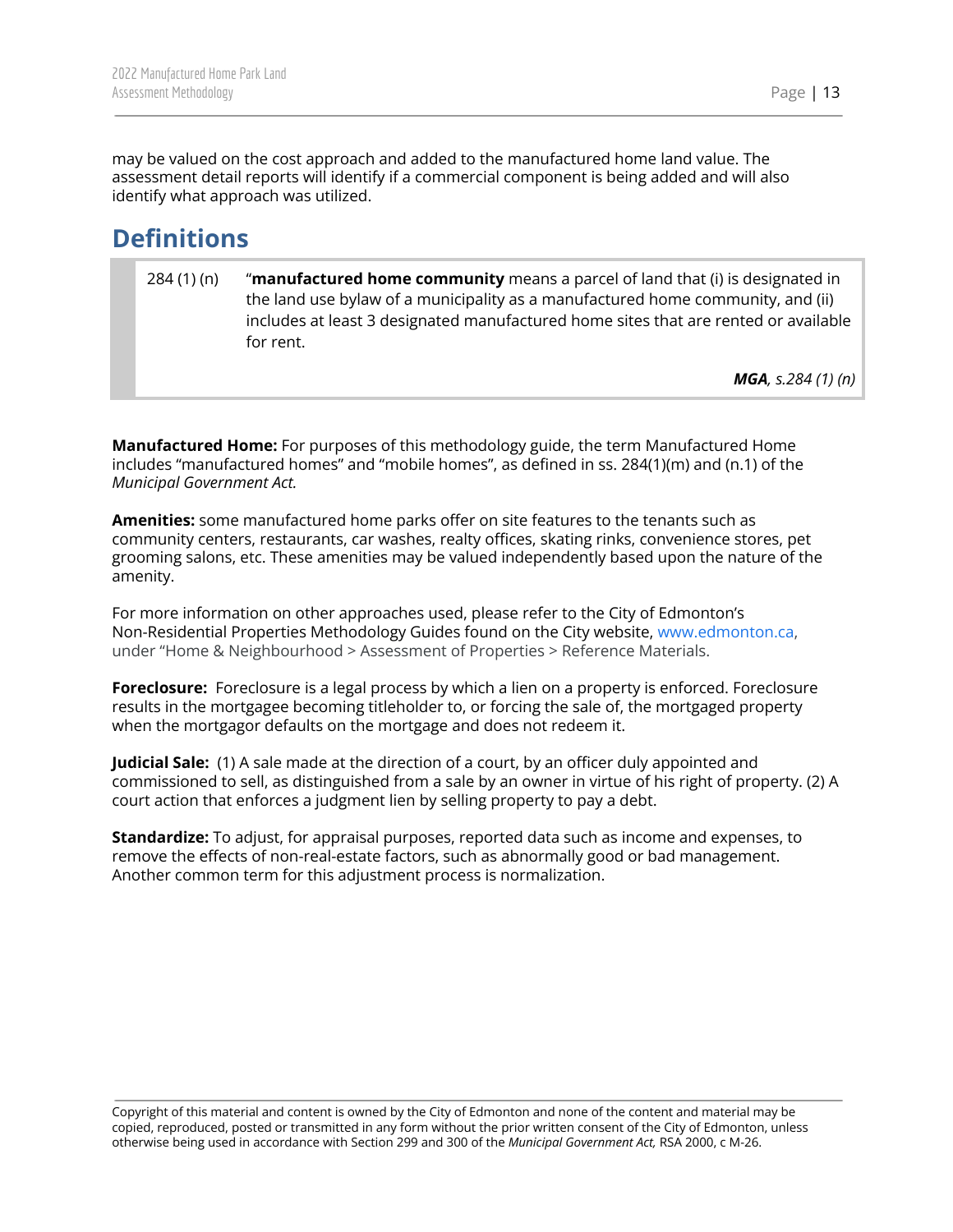## <span id="page-14-0"></span>**References**

- City of Edmonton. (2014). *Zoning Bylaw No. 12800.* Retrieved from City of Edmonton: http://webdocs.edmonton.ca/InfraPlan/zoningbylaw/bylaw\_12800.htm
- Eckert, J., Gloudemans, R., & Almy, R. (1990). *Property Appraisal and Assessment Administration.* Chicago, Illinois: International Association of Assessing Officers.
- International Association of Assessing Officers [IAAO]. (1997). *Glossary for Property Appraisal and Assessment.* Chicago IL.
- Province of Alberta. (2012). *Matters Relating to Assessment and Taxation Regulation.* Retrieved from Service Alberta, Queen's Printer: http://www.qp.alberta.ca

Province of Alberta. (2015). *Municipal Government Act.* Edmonton, AB: Queen's Printer.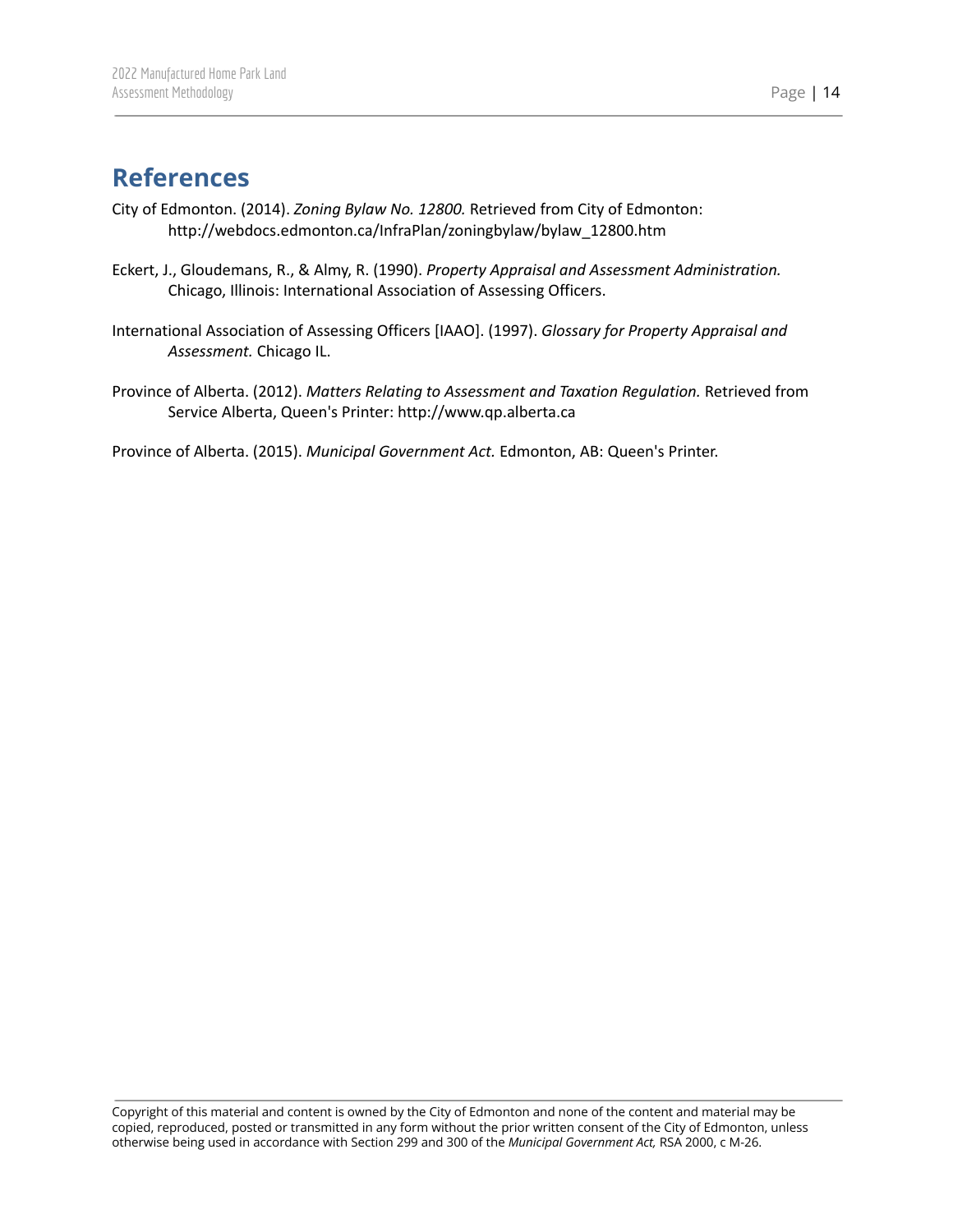# <span id="page-15-0"></span>**Appendix**

<span id="page-15-1"></span>Map



My compled by The Application 1<br>Ananment and Taxation, City of<br>Edmonton, Effective: January 1017

.<br>In the map way not be published, broadcast redram or redictibuted in w<br>the express writes permission of the City of Edmonton, Financial Services De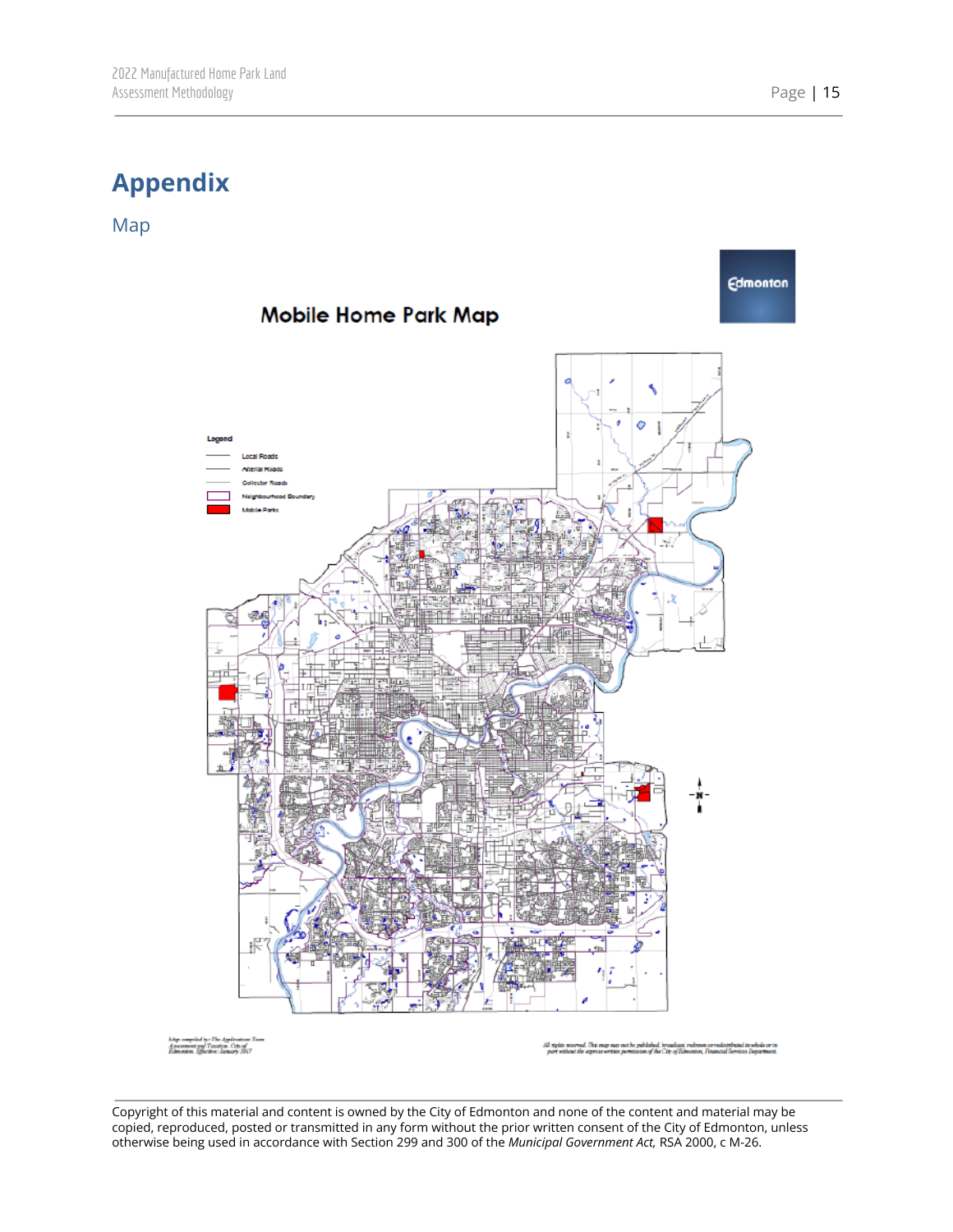**Edmonton** 

#### <span id="page-16-0"></span>Assessment Detail Report

#### **2022 Property Assessment Detail Report Assessment and Taxation**

**Mobile Home Parks** 2022 Land Assessment **Roll Number** 1111111 **Valuation Date** Mobile Home Park Name Sample Park  $1$ -Jul-21 4605 76 Avenue Class Address А **Stall Rent** Average **Rent Per** Per **Stalls Month Month** 700 \$700 \$490,000 **Potential Gross Income** \$5,880,000 Less: 4.50% \$264,600 Vacancy & Collection Loss **Effective Gross Income** \$5,615,400 Less: 40.00% \$2,246,160 Expenses **Net Operating Income** \$3,369,240 **Stabilized Value** Capitalization Rate 7.50% Value Sub-total \$44,923,200 \$17,115,500 **Total Land Assessment Comments** Value sub-total split based on lot size Size M2 **Roll Number** % Assessment 1111111 102,566 24.0% \$10,781,500 1100001 152,400 37.9% \$17,025,500 1100002 346,238 38.1% \$17,115,500 Total 601,204 \$44,922,500

Copyright @ 2022 The City of Edmonton. The information is collected for property assessment interpretation purposes only. While The City of Edmonton provides this information in good faith, it does not warrant, covenant, or guarantee the completeness and accuracy of the information. The City does not assume responsibility nor accept any liability arising from any use other than assessment interpretation. The information is maintained on a regular basis and reflects the contents of the Assessment per the stated date/time of this document. This information is proprietary and may not be reproduced without consent from The City of Edmonton.